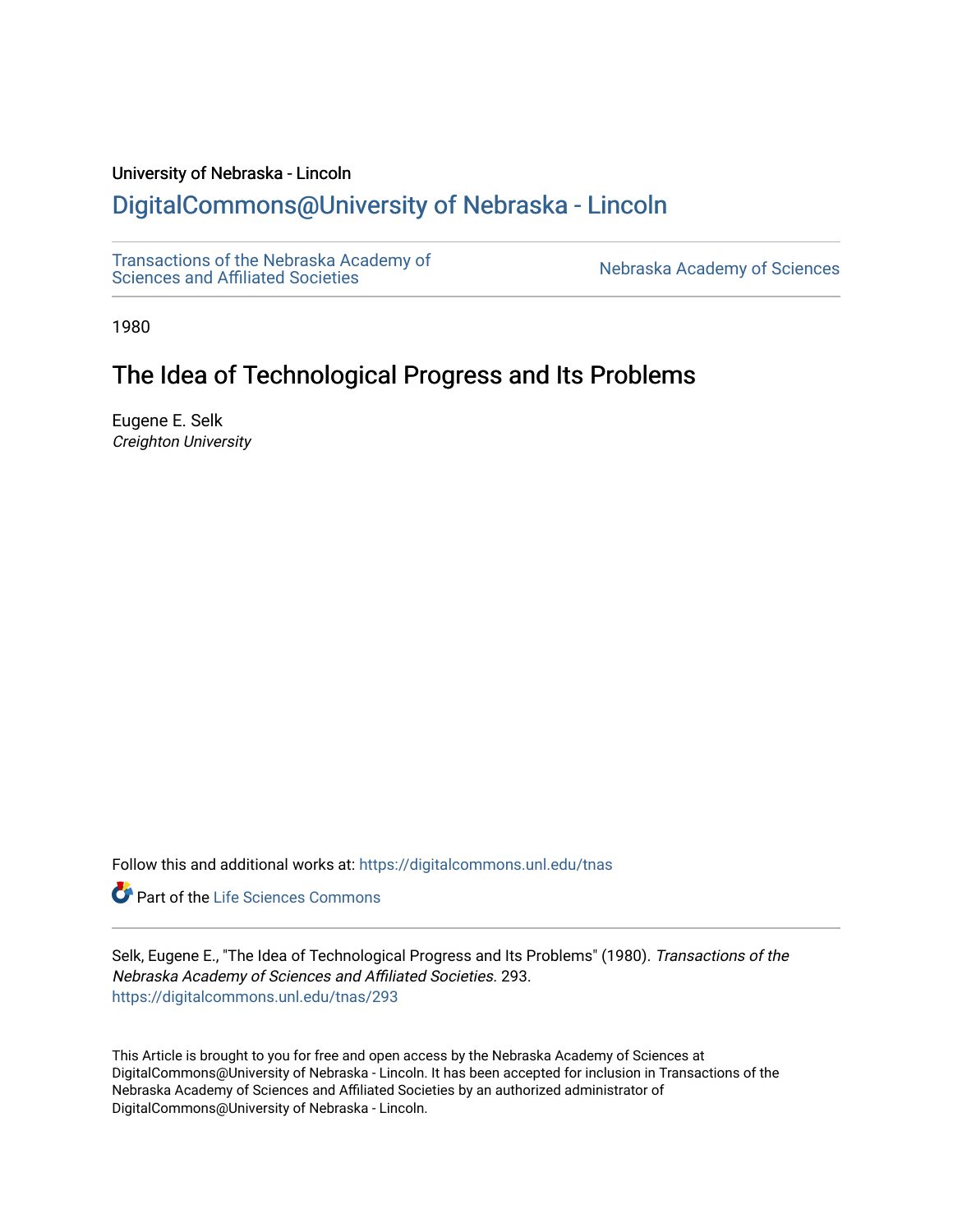## **THE IDEA OF TECHNOLOGICAL PROGRESS AND ITS PROBLEMS**

#### Eugene E. Selk

Department of Philosophy Creighton University Omaha, Nebraska 68178

Recently the problem of scientific progress has been one of the most widely discussed topics among historians and philosophers of science. But little has been said on the problem of technological progress. I suggest that theories of technological progress can be divided, first, into cognitive and non-cognitive; then cognitive can be subdivided into cumulative and problem-solving; non-cognitive can be divided into material well-being and moral and spiritual well-being. After examining different versions of the cumulative theory, I conclude that technology is not intrinsically cumulative; whether technology is cumulatively progressive is a matter of goals extrinsic to technology. I argue that Laudan's recent problem-solving theory of scientific progress seems to fit technology exceptionally well; but this notion of progress turns out to be rather emaciated. The material well-being model of technological progress is the position that technology can endow human life with "new inventions and riches." This model raises many thorny problems concerning what constitutes man's material well-being. Finally, the moral and spiritual well-being model states that technology can improve man's ability to achieve moral and spiritual goals; but what these goals are varies widely from position to position. My general conclusion is that technology does not, with two exceptions which are minimal, contain any intrinsic direction toward betterment. I then briefly note some implications of this conclusion.

### t t t

### **INTRODUCTION**

The liveliest topic of discussion in the philosophy of science in the past decade has been on the nature of scientific progress. The focus on this problem marks a striking change from the beginnings of the professionalization of the philosophy of science in the 1920s. The Logical Positivist approach toward the philosophy of science consisted in the attempt to find, by detailed logical analysis, the timeless and universal meanings and structures of all scientific knowledge *(e.g.,*  the meaning of "law," "causality," "probability," and the pattern of validation, the logical structure of scientific theories). This approach regarded the psychology of scientific discovery and the evolution of scientific concepts as largely irrelevant to an understanding of the scientific enterprise. Beginning in the late 1950s, the positivist approach to science came under increasing attack. The assault was led by Hanson (1958), Kuhn (1970), Toulmin (1953), and Bohm (1957), and it was based primarily on the thesis that presuppositions

play a dominant role in science. Since these presuppositions were time-rooted, the new approach emphasized the history of science; and the examination of the history of science inevitably led to inquiry into the progress of science.

The emphasis on the importance of presuppositions in determining the problems which scientists address as well as the types of solutions which they find acceptable inevitably led to a dilemma: If scientists are always approaching the world with conceptual frameworks (or if one prefers, paradigms or traditions), then how can discovery take place? If scientists look at the world according to their mental sets, how can they ever see anything new? Moreover, when a discovery is made, what standards determine whether it is acceptable? The appeal to observation and experiment is no longer acceptable as an answer to this question because observation and experiment are themselves conditioned by a conceptual framework. What, then, justifies the claim that one theory is progressive over its predecessor? In brief, the turn away from the positivist emphasis on timeless and universal meanings and structures and toward time-rooted *Weltanschauungen* inevitably led to the problem of scientific progress. The literature on this topic has been voluminous beginning with Hanson (1958), later Kuhn (1970), and most recently Laudan (1977).

This voluminous literature on the problem of scientific progress has not been matched by inquiry into the idea of technological progress. A large literature does exist on effects of technology on society and on economic growth; but this sort of inquiry is very different from investigation into the idea of technological progress.

Just as the issue of scientific progress is closely related to some other significant issues $-i.e.,$  the rationality of science and the concept of truth in science-so also the issue of technological progress has significant implications. Perhaps the most important one is the means-use model of technology. This model states that technology is a neutral means; whether it is used for good or evil purposes is not a matter of the nature of technology itself, but rather how man uses it. After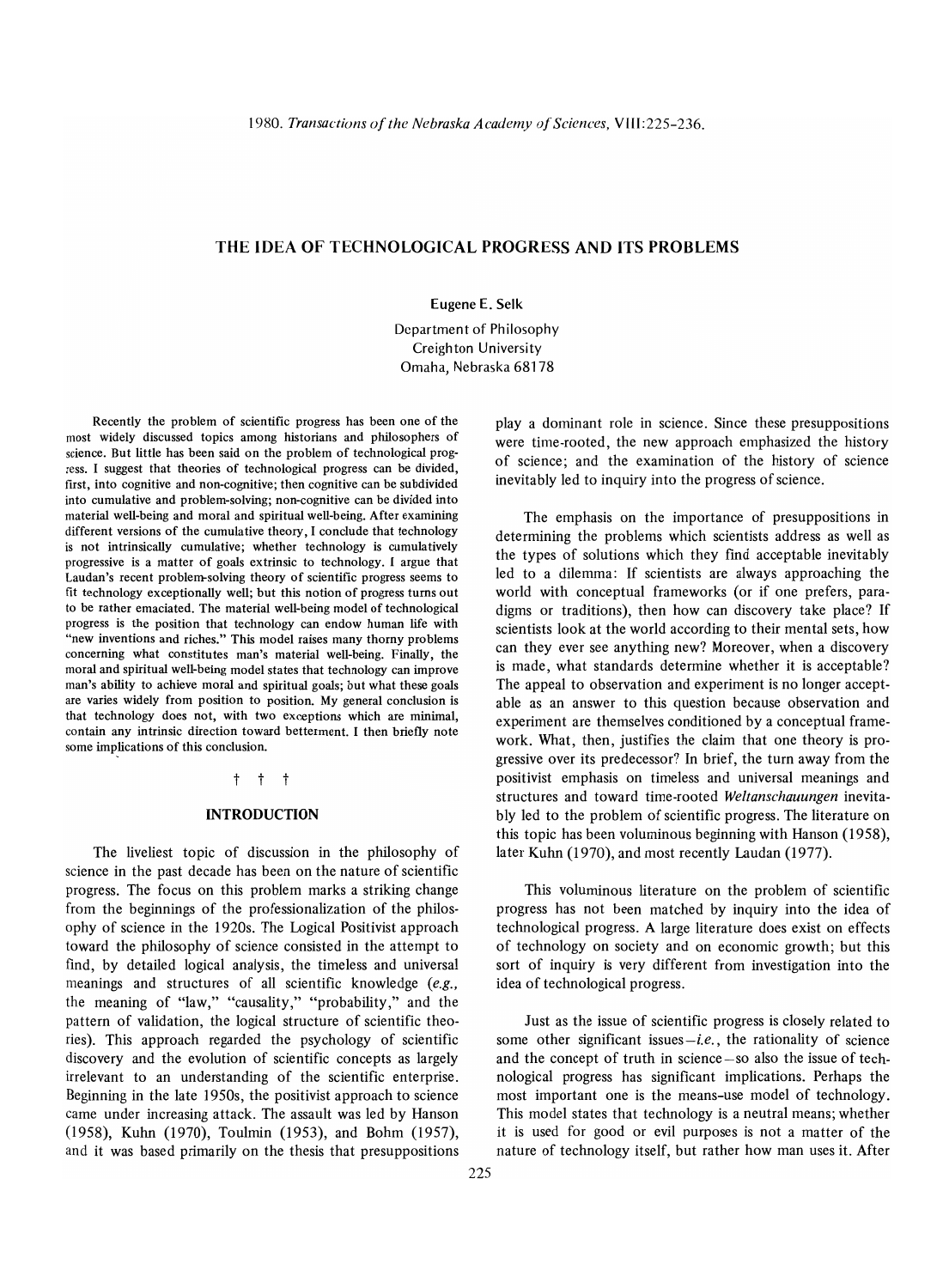examining the problem of technological progress, I shall conclude with a brief discussion of the implications of the position I adopt on this means-use model.

In discussing the idea of technological progress, I shall lay out different models of technological progress. The emphasis shall be on constructing the logical possibilities, rather than on a historical survey of positions which have actually been taken on the progress of technology. However, as a touchstone for assembling and analyzing various logical possibilities, I shall frequently discuss some of the most important historical theories.

Before beginning this inquiry, it will be helpful to engage in a brief analysis of the idea of progress. Van Doren (1967), in his exhaustive study of the idea of progress, suggests that the core residue of meaning which can be extracted from writings on progress includes at least three ideas: (1) a pattern of change; (2) which is, in the long run, irreversible; and (3) which is directed toward an advance in value, toward that which is better (Van Doren, 1967:3). Progress is a pattern of change, but it is more than that. It is change in the direction of improvement. In addition, a theory of progress need not claim that progress is change which is always moving in a straight line toward improvement. Obviously, such a requirement would rule out progress in anything. Progress, rather, is change which is moving in one direction, toward betterment, for the most part and over the long run.

Finally, a note is in order on the classificatory scheme which I shall use in this paper. Models of technological and scientific change seem to fall into two general groupings: cognitive and non-cognitive. The tag "normative" might be used instead of non-cognitive, but I have avoided this because some might claim, and I would tend to agree with them, that cognitive theories also contain many normative elements.

Cognitive models are those which claim that technology is progressing because in some way it is growing in knowledge. In this category, I shall discuss two models: cumulative and problem-solving. Non-cognitive models are those which claim that technology is progressing because it is moving toward some normative goal. There appear to be two principal types of non-cognitive models: the material well-being model, and the moral and spiritual well-being model.

# COGNITIVE MODELS OF TECHNOLOGICAL PROGRESS

#### 1. The Cumulative Model

The theory of technological progress which has the greatest weight of tradition behind it is the cumulative model. This theory has its roots in the cumulative theory of scientific progress, and, accordingly, we shall first examine that version of the theory. We shall then turn to technology and explore the possibility of applying the model to that area.

The classic defense of the cumulative model of scientific progress was offered by Francis Bacon *(in* Warhaft, 1965). He argued that for the first time in history it was possible for knowledge to march steadily toward unlocking the secrets of nature. What was the basis of this claim? The key for Bacon was method:

There are and can be only two ways of searching into and discovering truth. The one flies from the senses and particulars to the most general axioms .... And this way is now in fashion. The other derives axioms from the senses and particulars, rising by a gradual and unbroken ascent, so that it arrives at the most general axioms last of all. This is the true way, but as yet untried (Bacon, *in* Warhaft, 1965 :333).

Bacon went on, of course, and elaborated considerably on this idea of a reformed, inductive method. But his great idea was that he had discovered *the* scientific method, and that if this method is applied carefully and consistently, it will guarantee the progress of scientific *knowledge-i.e.,* the movement of knowledge toward the truth.

Some of the sharpest statements on the cumulative theory of scientific progress were made by the nineteenth century American Pragmatist, Charles Sanders Peirce, and his statement of the theory may serve as a summary of the position *(in Hartshorne and Weiss, 1935:23).* 

Science is to mean for us a mode of life whose single animating purpose is to *find out the real truth,* which pursues this purpose by a well-considered method, founded on *thorough acquaintance with such scientific results already ascertained* by others as may be available, and which seeks cooperation in the hope that the truth may be found, if not by any of the actual inquirers, yet ultimately by those who come after them and who shall make use of their results.

And in a marvelously vivid metaphor, Peirce *(in* Hartshorne and Weiss, 1935:4) summarizes this idea:

The idea of science is to pile the ground before the foot of the outworks of truth with the carcasses of this generation and perhaps others to come after it, until some future generation, by treading on them, can storm the citadel.

In sum, the essentials of the cumulative theory of scientific progress are the following. Scientific knowledge is steadily moving toward the truth, or an increasing approximation of reality, and it is doing so because of scientific method. Man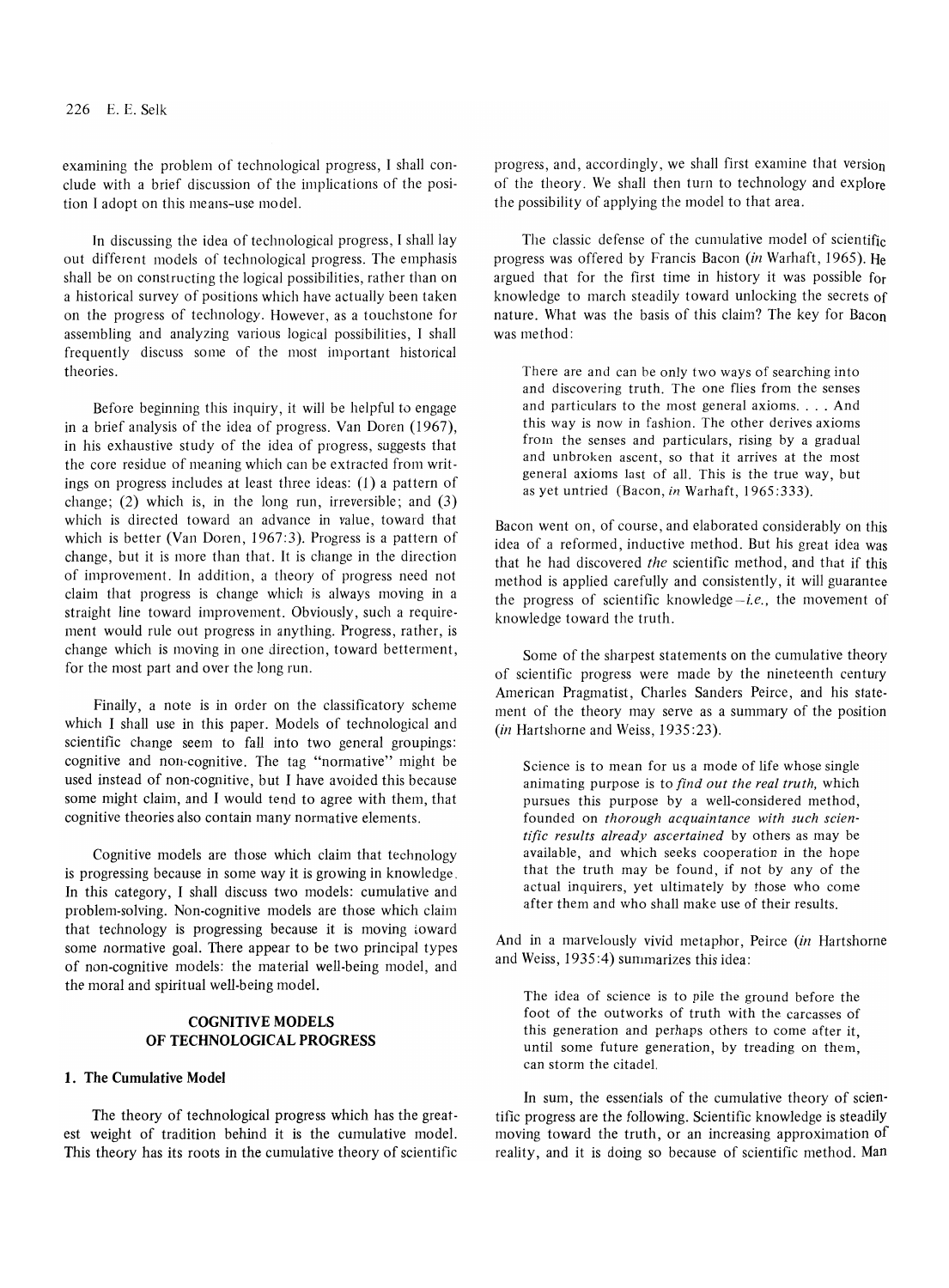has been accumulating knowledge for centuries, but only since the Scientific Revolution of the sixteenth and seventeenth centuries has mankind discovered the proper method for investigating nature. Scrupulous use of this method shall lead to a steady and irreversible uncovering of the secrets of nature. What is significant about this theory for our purposes is that it is an internal theory of progress. It is internal in two respects. First, the essence of science is a method, which if used properly, will move knowledge toward an increasing understanding of the physical world. This increased understanding, or if one prefers, truth, is the second internal aspect of this theory of progress. It suggests that it is part of the very meaning of science to move toward *truth*, in the sense of the way things really are.

While the cumulative theory of scientific progress continues to be defended widely, it is not without problems. The weakest plank in the Baconian and Enlightenment notion of scientific progress is the almost unquestioning faith in method. For Bacon and many of the other defenders of this theory, scientific method was conceived in almost purely mechanical terms. Data are collected, and hypotheses extrapolated from the data are then tested by observation and experiment. The belief was that if the rules were followed properly, truth would be nearly guaranteed. The criticisms of this conception of scientific method are well known and need not be repeated here. It will suffice to note that Bacon and the other defenders of this conception of method underestimated the illogical character of the origin of scientific hypotheses. Hypotheses, the *sine qua non* of scientific inquiry, cannot be cranked out in some mechanical fashion. They seem to require insight or creative imagination which is ultimately not reducible to rational analysis or to a set of logical rules. But we may grant that a more sophisticated theory of method could be compatible with the cumulative theory of scientific progress.

In addition to the problem of method, there are also the perennial epistemological critiques of the cumulative view. These critiques center on the concept of truth and reality and ask a cluster of vexing questions: How can we know whether science is approaching the truth? If truth is taken in the sense of the way things really are, how can we ever know this dimension of reality? Are we in contact only with our experiences of reality? This is not the place to take up these classical philosophical questions. But I would like to defend brietly the soundness of the notion that science is a quest for and a movement toward truth, since this claim will be central to my conclusion to this section.

The history of science indicates that many, and perhaps even most, of the discoveries in science sooner or later find practical application. In fact, Jonas (1976: 15-17) argued that this has become increasingly the case in the twentieth century. The only exceptions to this phenomenon seem to be theories of cosmogony *(e.g.,* the big-bang) and some areas of particle physics. This suggests that if a scientific theory is at least partially true, it has at least some capacity to generate technological or other concrete applications. Conversely, if some scientific principle is found to result in useful technology, then in some aspect or another it embodies a truth about the world (Quay, 1974: 160). [n brief, the fact that a body of scientific knowledge has concrete applications is one of the tests of the truth of that knowledge. Thus, there does seem to be some basis for claiming that scientific knowledge is moving toward truth.

We shall now turn to the central question for our purposes: Can the cumulative model of scientific progress, or some modified version of it, be applied to technology? At first glance, it would appear that it is nonsensical to talk about technology as moving toward an increasing understanding of the physical world, or of moving toward the truth. This would appear to be a fundamental difference between scientific and technological progress. Scientific progress is at least in some sense, as we just argued, a progressive movement toward a greater understanding of the physical world. Technology, by contrast, is not directed toward truth or understanding the world. Technology deals with the world of created devices and techniques, and these do not have to "fit" reality, except in the trivial sense that they cannot disobey the laws of nature *(e.g.,* the technologist cannot build a rocket which travels faster than the speed of light). If there is any sense of truth in technology, it is Vico's notion of *verum factum* -- man can have certain knowledge of his creations because he has made them. But this notion of truth, unless one is an unvarnished idealist, is very different from the notion of truth in science. Thus, at first look, it does not appear that there is technological progress in the sense of a step-by-step movement toward the truth.

But the situation is a bit more complicated than this. The history of science and technology is filled with instances of technological devices aiding in science's quest for unravelling the secrets of nature. The most famous example of this is Galileo's use of the telescope to make new astronomical discoveries and to defend Copernicanism (albeit very indirectly). The electron microscope is an example of a technological device which is based on scientific theory but which has also contributed to the development of new theory. Shall we conclude, then, that there is cumulative technological progress insofar as technology contributes to the movement toward truth? This conclusion would be too sweeping. First, this notion of technological progress is too limited in scope, for it applies only to those technologies which have actually led to new discoveries in science. But in the history of technology, most technologies prior to the twentieth century were developed independently of science and had little if any influence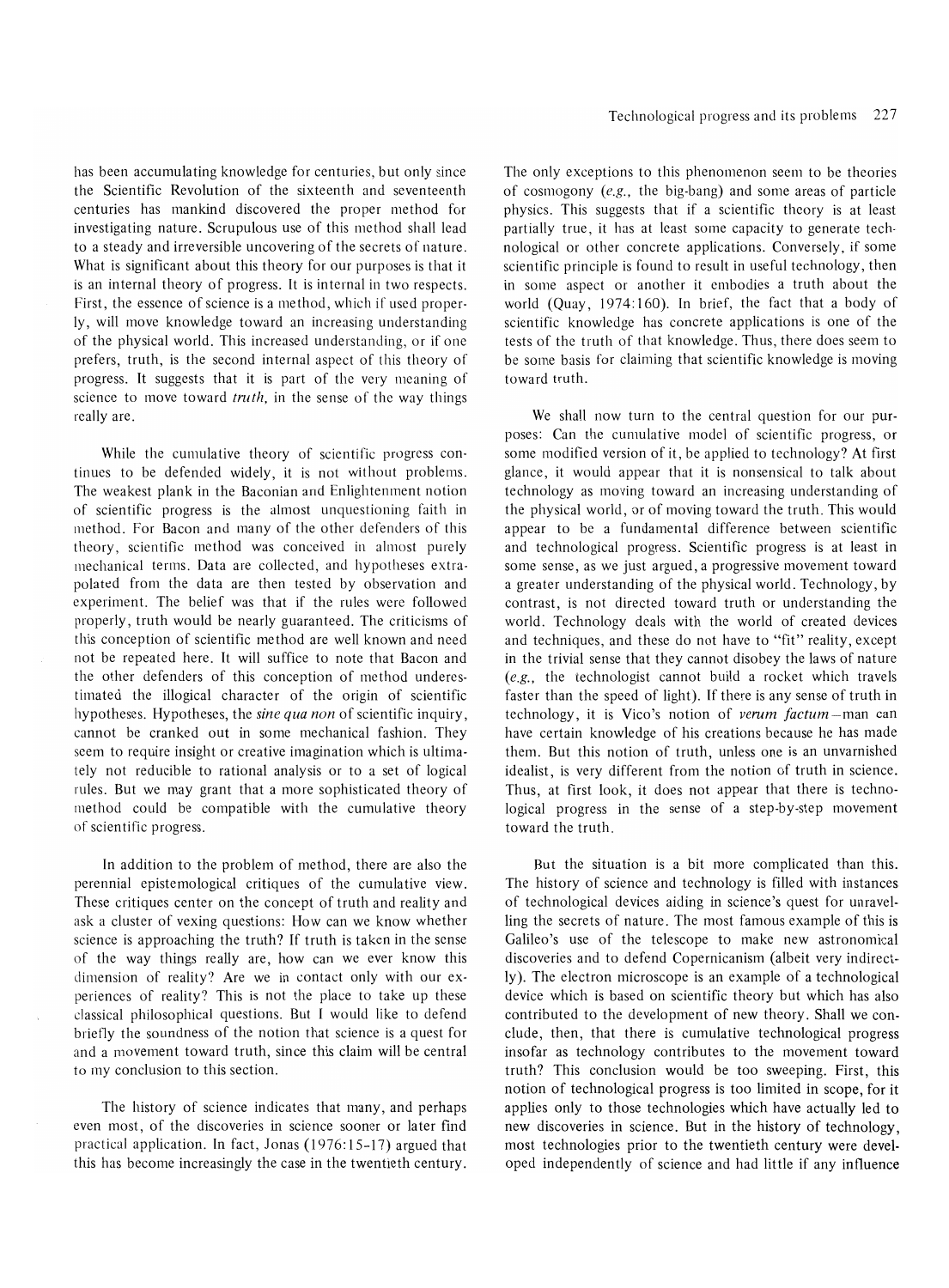on the development of science. For example, cheesemaking, brewing, and metal-making were developed long before the Scientific Revolution of the sixteenth and seventeenth centuries and had no apparent influence on that revolution. Thus, we may conclude that some technologies have sometimes aided science in its quest for an understanding of the universe. But even here, the progress is not really technological progress toward truth as much as it is scientific progress with the aid of technology. Science is frequently parasitic with respect to technology. In conclusion, there is no basis for claiming that technology progresses in the sense that it moves toward the truth.

But is there, then, some other notion of the cumulative theory of technological progress? There are three remaining possibilities: the quantitative increase of technology over time, the increase in the power of technology, and the building of one technology on another. In regard to the first possibility, there has been an obvious increase in the number of technological devices and techniques in the West since approximately the sixth century. This movement began with the stirrup, rotation of crops, the Saxon wheeled-plough, the horse collar, and the crank, and moved on in the nineteenth and twentieth centuries to the steam-engine, telephone, camera, electric lights, nuclear power-plants, and on and on. The number of technological devices has probably been increasing exponentially since the Industrial Revolution.

But this increase is not only quantitative. It is also  $-$  and this is the second remaining possibility—marked by a dramatic increase in man's power over nature. Jonas (1974:13) regarded the power which twentieth-century technology has given man as so great that it has transformed human nature. Modern technology, he argued, has created a "new type of human action," one larger and more powerful than ever before.

The third remaining possibility for a cumulative theory of technological progress is the notion that many technological inventions are based on preceding technological devices or processes. The history of technology is filled with illustrations of this phenomenon. One brief case history constructed from Cardwell (1972:66-69) and Pacey (1974: 120-129) will suffice to demonstrate this point. In 1661, the German Otto von Guericke constructed a device using a vertically-aligned piston and cylinder to lift weights. Air was pumped out of the cylinder causing the piston, under the force of atmospheric pressure, to descend and to lift the weights. In 1673, Christian Huygens and Denis Papin added a charge of gunpowder to von Guericke's piston. Papin later refined this machine further by using condensed steam to create a vacuum in the cylinder. Finally, Thomas Newcomen and John Cawley took the idea of the cylinder and piston which von Guericke, Huygens, and Papin had developed, plus Papin's idea of creating a vacuum by the condensation of steam, and added a mechanism for

turning valves on and off in the right sequence. Here is a clear case, then, of the development of a technology by the build. ing up of one invention on another.

Now is there any basis for claiming that any or all of these types of accumulation-quantitative, in power, and building up-are progressive? A few examples will illustrate that the answer must be negative. Many large and complex technological devices and techniques-large and complex in size, power, and the degree to which they are built up on simpler technologies—have brought with them effects which are generally regarded as regressive. The airplane, rockets, and conventional and atomic bombs have dramatically increased man's ability to wage devastating wars. The factory system has dehumanized labor. Nuclear-power reactors have generated large amounts of wastes which are difficult to dispose of safely. Technology has also, admittedly, dramatically improved the human condition in many ways. But the point of these examples is this: The cumulative movement of technology-whether quantitative, in power, or in building up-does not contain any *intrinsic* measure of progress. From the cumulative point of view, whether technology is progressive or regressive is a matter of extrinsic value choices.

## 2. The Problem-Solving Model

In a recent work, Laudan (1977) developed an elaborate theory of scientific progress which he called a "problemsolving model." Following our procedure in the previous section, we shall examine Laudan's theory of scientific progress and then investigate whether this model might be applicable to technology.

Laudan failed to offer a definition of what he meant by a problem. Here he would have been well-advised to consult Peirce's classic essay "The Fixation of Belief." Peirce *(in* Hartshorne and Weiss, 1934:230) argued that all inquiry begins with "an uneasy and dissatisfied state from which we struggle to free ourselves." This psychological notion of uneasiness and dissatisfaction may be taken as a good definition of a problem.

To return to Laudan's model, he took as his central claim that "science as a problem-solving system [is] ... what is most characteristic about science ... ; the aim of science ... is the resolution and clarification of problems . . ." (Laudan, 1977: 12). To emphasize the unorthodox nature of this claim, Laudan contrasted this position with the usual view that the empirical scientist is primarily interested in "explaining" the world of empirical facts. He argued that scientific theories are not attempts to give high·order explanations of laws and facts, but rather to provide solutions to problems. Not only did Laudan wish to debunk the importance of facts in science,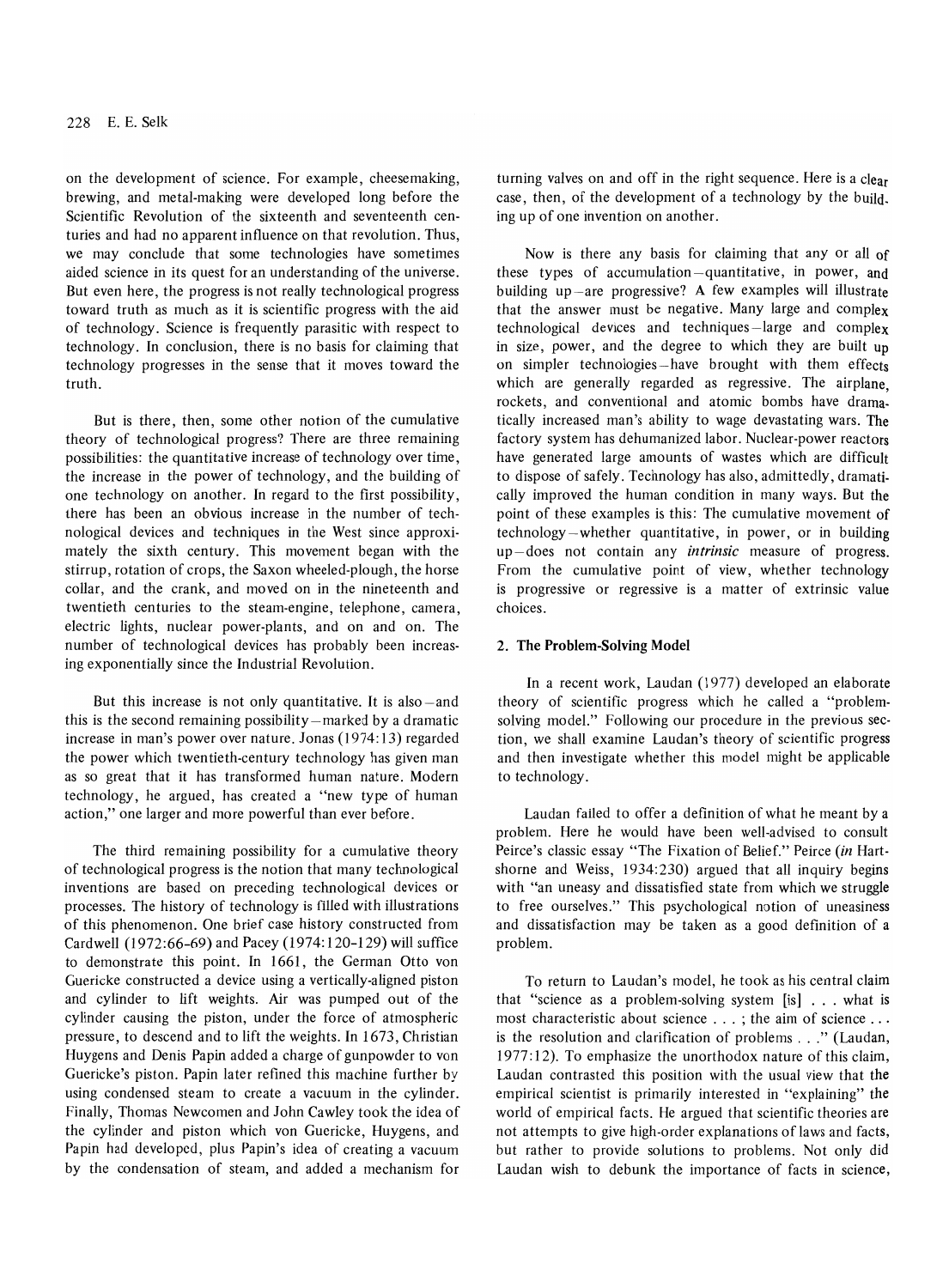he also played down the importance of the role of "confirmation" and the notion of "truth" in science.

In appraising the merits of theories, it is more important to ask whether they constitute adequate solutions to significant problems than it is to ask whether they are "true," "corroborated," "well confirmed," or otherwise justifiable within the framework of contemporary epistemology (Laudan, 1977: 12).

In determining whether a theory solves a problem, and whether it is, accordingly, acceptable, Laudan claimed that "it is irrelevant whether the theory is true or false, well or poorly confirmed  $\dots$  (Laudan, 1977:22-23). And further, " $\dots$  scientists generally do not consider matters of truth and falsity when determining whether a theory does or does not solve a particular empirical problem" (Laudan, 1977:24). Although Laudan's critique of the orthodox notions of confirmation and truth in science is based primarily on historical grounds, he could not resist mentioning the traditional epistemological difficulties with these notions:

We apparently do not have any way of knowing for sure . . . that science is true, or probable, or that it is getting closer to the truth. Such aims are *utopian,*  in the literal sense that we can never know whether they are being achieved (Laudan, 1977: 127).

The essential units of science, on Laudan's account, are "research traditions." A research tradition is a "set of assumptions: assumptions about the basic kinds of entities in the world, assumptions about how those entities interact, assumptions about the proper methods to use for construction and testing theories about these entities" (Laudan, 1977:97). Examples of research traditions are Aristotelianism, Cartesianism, Darwinism, Newtonianism, mechanistic biology, and Freudian psychology. It should be emphasized that what are ordinarily called scientific theories-e.g., Aristotle's theory of astronomy, or molecular genetics-are, on Laudan's account, components of research traditions. A research tradition may be composed of multiple theories plus a methodology, experimentation, and even metaphysics. The main point for our purposes is that, according to Laudan, research traditions are the frameworks used to attack problems, and they are also the problem-solutions.

Now what is progress within Laudan's theory of science? Progress can occur on two levels: within research traditions or between them. Progress within a research tradition is simply any change in a theory, law, method, or experiment which solves or comes closer to solving a problem within the tradition. To put the matter briefly and bluntly, progress is any change which is in the direction of the solution of a problem. But what about the relationship between research traditions? Is there any way of knowing whether the replacement of one

research tradition by another is progressive? Laudan argued that because of their generality and because of their normative elements, research traditions are not directly testable (Laudan, 1977 :81-82). But one research tradition is better than another and thus is progressive if it "leads, via its component theories, to the adequate solution of an increasing range of empirical and conceptual problems" (Laudan, 1977 :82). But Laudan emphasized again that such problem-solving success tells us nothing about whether the tradition is "confirmed" or "refuted," or "true" or "false" (Laudan, 1977:82).

Before examining whether this model fits technological progress, a few critical comments are in order. First, Laudan's devaluation (he carefully noted that he was not totally rejecting the concepts) of the notions of confirmation and truth do not seem to be carried through consistently even in his own elaboration of the model. Thus, for example, Laudan stated that one theory is better than another if its predictions are "tested," and if some of them are "borne out in our observation" (Laudan, 1977:67). Again, he argued that theories are components of research traditions, and the successful test of a theory is at the same time at least a partial test of the "adequacy" of a research tradition (Laudan, 1977:82). But what does Laudan mean by checking predictions and making observations unless some sort of encounter with reality? One need not be a naive realist to accept that there is some sort of reality out there which is pressing against our ideas and constantly checking and directing them, albeit the linkage between our ideas and reality may be very indirect. My point is, in brief, that in the end I do not believe that Laudan can escape using reality and truth as criteria for evaluating theories and research traditions, and by that fact progress.

Laudan's assertion that the aim of science is problemsolving is also inadequate. Even if we grant that much or most of science is concerned with problem-solving, this is at most the immediate end of science. We may still ask: Problemsolving for what? Are scientists simply interested in resolving the immediate puzzles at hand and nothing more? Why are they even interested and motivated to seek solutions to problems? The orthodox position on the ends of science seems still to stand: The ultimate or highest goals of science are: (1) either the desire to understand the world, or (2) the desire to gain control over the world for the sake of improving the human condition. Granted, the aim of understanding the world may be an ideal limit which can never be attained. Nevertheless, it does play a central role in scientific inquiry. Laudan seems to deny that there are any "higher" or longrange motives behind the activity of the scientist.

The problem-solving model of progress may, in fact, fit technology much better than science. Investigation of this possibility will be our next task. If we use Peircc's notion of a problem as an "uneasiness" or an "irritation" of the mind,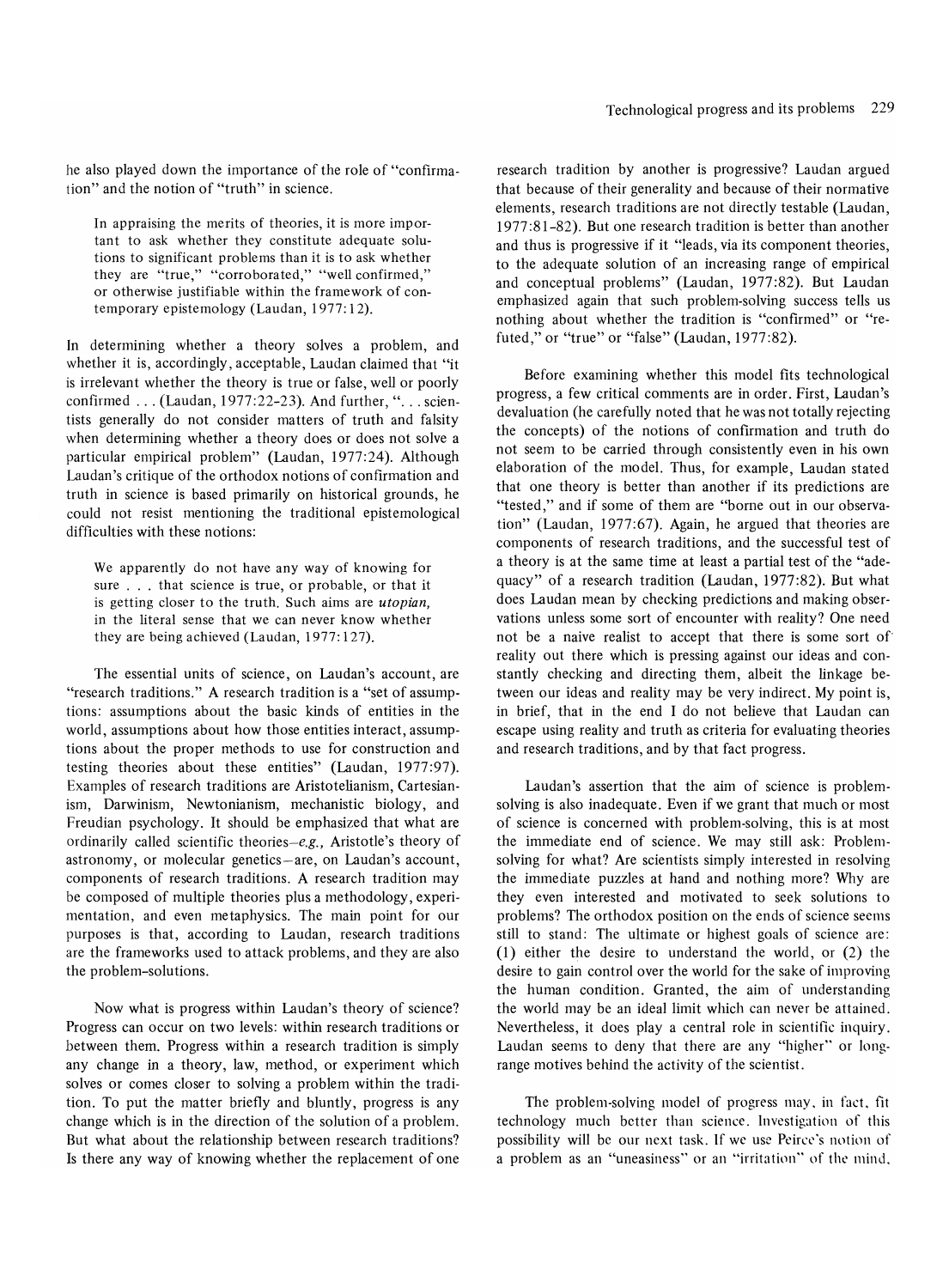then technological inquiry does indeed seem to begin in this fashion. A case history will be useful for illustrating this claim and for testing the applicability of the problem-solving model to technology in general.

In 1712, Thomas Newcomen built a steam engine that combined for the first time a piston-in-cylinder and a motive principle which involved the formation of a vacuum within the cylinder through the induced condensation of steam (Usher, 1962:347-357; Sherer, 1965). In the winter of 1763- 1764, James Watt, while repairing a model of the Newcomen engine, was perplexed by the large amount of steam it used (Usher, 1962:353). Usher, a historian of technology, termed this perplexity the first stage in the process of invention. He called it the "perception of a problem," and defined a problem as an "incomplete or unsatisfactory pattern," or "an unfulfilled want" (Usher, 1962:65).

Returning to the steam engine case-history, further investigation led Watt to realize that the inefficiency of the engine was caused by two conflicting requirements: To utilize steam efficiently, the cylinder had to be kept at 100 C; but to form a vacuum for the power stroke, the cylinder had to be cooled below 100 C (Sherer: 167). Usher  $(1962:65)$  called this the second stage in the act of invention: "setting the stage."

In 1765, Watt suddenly had insight to solve the problem: He would condense the engine's steam in a separate condensing container to which it would be drawn (Sherer, 1965: 170). This is the third stage, the sudden and dramatic "act of insight," which seems to be so essential to creativity, whether in the arts, sciences, or technology. We may also call this stage, from the viewpoint of the problem-solving model, the solution to the problem. It is not a complete solution because much mopping-up work always remains at this stage. In fact, to return to Watt's invention, Watt spent fifteen years (1765 to 1780) before he completed the development of his new engine (Sherer, 1965: 176). He built, tested, modified, and retested models of increasing scale and sophistication. Usher (1962 :65) called this last stage "critical revision."

We may now add some other observations on the application of Laudan's problem-solving model to technology. Laudan's claim that confirmation and truth play an insignificant role in science seems to be much more true of technology than of science. In technology, the question is not whether the idea is confirmed or refuted, but whether it can be carried out in practice. There is a type of testing here, but it is not the testing of an idea against given-reality, but rather of the idea against the made-reality, the artifact. Again, in technology, the question is never whether a technological device or process is true or false, but rather whether it fulfills the goals for which it was devised. As noted earlier, Vico's formula *verum factum* applies perfectly to technological

devices and processes. If we employ the correspondence theory of truth, then we may say that a technological artifact is true not because it conforms to reality, but because it conforms to the idea in the inventor's mind. Truth is made by man. But, of course we are using truth here in a rather extended sense, and we may prefer simply to state that truth and falsity have no place in technology.

We may conclude at this point that technology comes closer than science to Laudan's problem-solving model. But the critical question remains: Is the problem-solving model a sound theory of technological progress? The answer will not be unequivocal and will require a distinction introduced by Laudan (referred to above). Laudan made a distinction between (1) progress within a problem, and (2) progress in the movement from one problem-solution to another (he referred to research traditions). It does seem sound to assert that there is technological progress in the first sense. There is progress as the inventor moves from awareness of a problem to its resolution through creation of a technological device or process. Thus, here progress is simply movement in the direction of the solution of a *specific* problem.

There are some distinct advantages of such a theory of technological progress. First, it has the value of concreteness and precision. There is always something vague and troubling about the notion of technology progressing toward truth, or the material and spiritual well-being of mankind. Secondly, the theory seems to be an intrinsic theory of progress. If problem-solving is of the very essence of technology, then there is a notion of progress internal to technology-namely, the movement toward the solution of a problem.

But when all is said and done, this notion of technological progress is very emaciated. When we speak of technological progress in modern discourse, we are usually referring to longterm improvement of some sort. Can we say, under the problem-solving model, that technology is moving toward some sort of betterment as it moves from one problemsolution to another problem-solution? In short, is there any way of determining whether technology progresses between problem-solutions? Laudan (1977:78), speaking of scientific progress, solved the problem of determining whether there is progress between problem-solutions by appealing to such criteria as the internal consistency of the theories within one research tradition compared to the consistency of those within a competing research tradition, the degree of generality of the problem, the age of the problem, and the number of problems which a theory solves. But none of these criteria appears to be applicable to technological devices and processes. In technology, the fact that one problem-solution is regarded as more significant than another seems to be a matter of historical circumstance and cultural and personal choices. Thus, the fact that the development of solar energy is regarded as a significant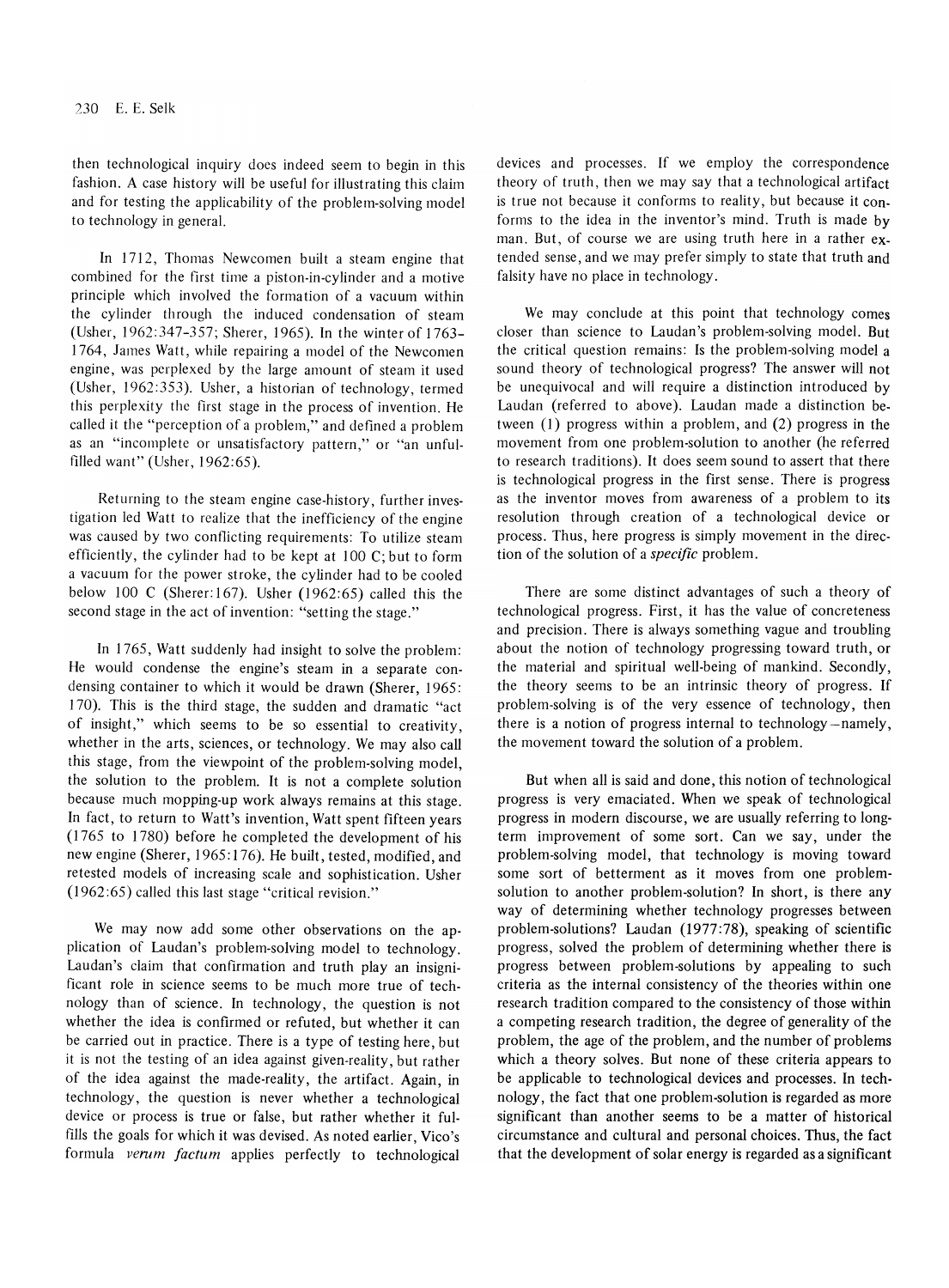problem in the United States today is because of the depletion of our domestic reserves of oil and our high degree of dependence on foreign oil. But these causes can be pushed back another stage. Our need for oil at all is a result of our dependence on the automobile, modern air travel, elaborate industrial machinery, and so on. Similarly, the reason the atomic bomb was regarded as important in 1944 was because it offered a solution to the prolongation of the war. The alternative of bombing by conventional means and invading Japan did not appear attractive after five years of warfare. On the basis of the problem-solving model, therefore, there is nothing in the structure of technology which can serve as a basis for cisiming that the movement of technology from one problemsolution to another problem-solution is progressive. The only way to evaluate whether there is such a progression is by an appeal\to extrinsic goals or values.

**In** sum, the problem-solving model does have this value: It allows us to say that there is progress within a specific field (or subfield) within relatively short periods of time  $-$  that is, in the movement from the awareness of a problem to its solution. But when we ask the broader question, "Is technology progressing?" the problem-solving model seems to be of little help. The model does not contain any internal criterion for determining whether there is progress when we move from one problem-solution to another problem-solution.

## **NON-COGNITIVE MODELS OF TECHNOLOGICAL PROGRESS**

On the basis of our examination of the cumulative and problem-solving models, we may draw the general conclusion that the important question is not whether technology advances either in the cumulative sense or in the problem-solving sense. The crucial question is whether technology advances for the better-i.e., whether it is progressive. Is man's accumulation of technical devices and procedures and his piling up of problem-solutions an advance toward betterment? We concluded that there is nothing in the internal structure of technology which can serve as a basis for claiming that technology is progressive, except in the very limited sense of the movement toward the solution of a specific problem.

We shall now turn to non-cognitive theories of technological progress-i.e., theories which do not define progress in terms of an increase in knowledge. Traditionally, two general non-cognitive goals of technology have been defended: an improvement in the material well-being of man, and an improvement in the moral and spiritual well-being of man.

# **1. Material Well-being**

Bacon is again the *locus classicus* for this model. We have

already observed that Bacon claimed that his age was witnessing a new power to unravel the secrets of nature, and this new power was a consequence of the new scientific method (actually, a reformed inductive method). And one of the ends of this new scientific and technological knowledge was "the endowment of human life with new inventions and riches" *(in* Warhaft, 1965:354).

Bacon's position is a very general form of the material well-being model. This model can be given more specific form, and one of the most popular variants of the position links scarcity, technology, and man's material well-being. Edward Bellamy's *Looking Backward 2000-1887 (in* Elliott, 1966) presents a classic statement of this argument. Bellamy constructs a technocratic utopia in which the planning, production, and distribution of goods is accomplished by an elaborate social and economic machine. Bellamy's utopia is technological not only in the sense that it is a society filled with gadgets and machines, but also in the extended sense that the society is based on a high degree of rational organization in the name of efficiency. The organization of society is like a large machine in which personnel are components. Bellamy *(in* Elliott, 1966:170) has Dr. Leete, one of the principal characters in the novel, compare the older order to the new: The *ancien regime,* Leete observes, may be likened to "the military efficiency of a mob, or a horde of barbarians with a thousand petty chiefs, as compared with that of a disciplined army under one general-such a fighting machine, for example, as the German army in the time of Von Moltke." Julian West, the narrator of the novel, agrees with this analogy. **In** a nightmare in which he dreams that he had returned to the old order, he observes *(in* Elliott, 1966: 194) a military parade, and reflects that "here at last were order and reason, an exhibition of what intelligent cooperation can accomplish." He sees the passing regiment not as individuals, but as a "tremendous engine ... able to vanquish a mob ten times as numerous." And he asks himself why the citizens of the old order "fail to compare the scientific manner in which the nation went to war with the unscientific manner in which it went to work?"

This new production machine will, according to Bellamy *(in* Elliott, 1966), virtually abolish scarcity. Over the entrance to the distribution center-a huge department-store-like institution -stands "a majestic life-size group of statuary, the central figure of which was a female ideal of Plenty, with her cornucopia" (p. 194). Dr. Leete (p. 112) observes that "as regards the great staples of life, of which an abundance can always be secured, scarcity is eliminated as a factor. There is always a great surplus kept on hand from which any fluctuations of demand or supply can be corrected, even in most cases of bad crops." And it is clear that in Bellamy's scheme this abundance is a result of the great technological machine of production.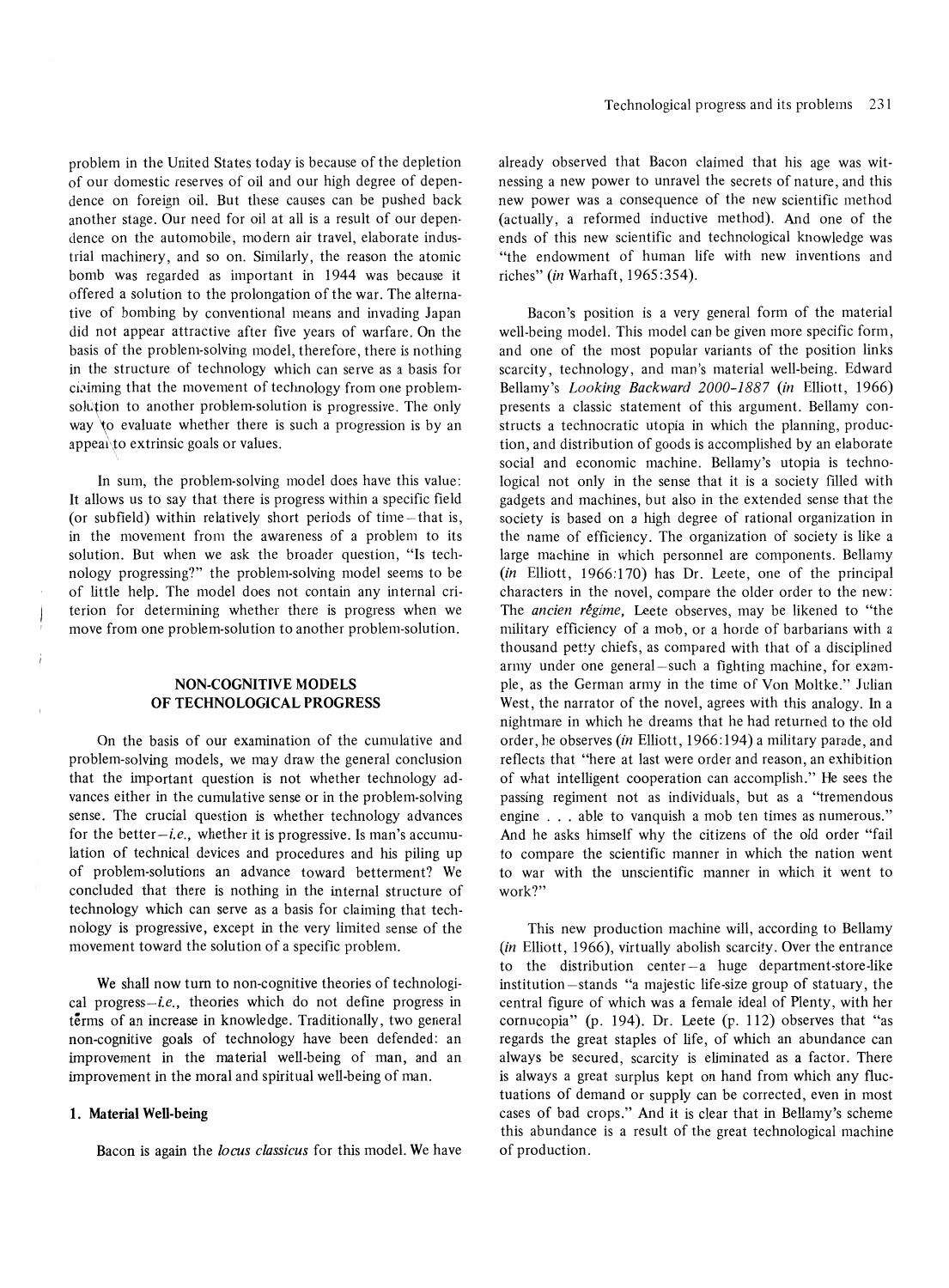#### 232 E. E. Selk

This construction of a chain between technology, scarcity, and progress has many weak links. First, technology is only one of a network of factors which are necessary to reduce scarcity. The way the economic, social, and political system distributes goods is also a primary factor in ameliorating man's material estate. And we have no basis for claiming that this ensemble of factors is moving, over the long run, toward the material improvement of the human condition.

But a second difficulty is even more telling. One of the phenomena of modern technology is the power to expand man's wants constantly. Galbraith (1958, 1967, 1974) has argued tirelessly that modern capitalism, through mass advertising (a type of technology), is able both to manipulate and expand human wants continually. And we might add that it is also technology in the form of mass production which makes possible the satisfaction of each new level of wants.

But is there any basis for claiming that this continual creation and satisfaction of wants is progressive? Galbraith (1967) points out that many wants which are created and satisfied are trivial and goods while "public goods" go unmet. Technological, capitalist economies produce videotape machines, synthetic foods, and recreation vehicles, while public transportation, housing, and the environment suffer. At this point it might be objected that to call synthetic foods *trivial goods* and public transportation *public goods* is to beg the question. This assumes a hierarchy of wants, and this involves a value judgment. What is ultimately at issue is the question of what constitutes the Good Life, and it is obviously beyond our scope here to discuss this question. But perhaps we can circumvent this perennial question by making a distinction between types of needs and wants.

The basic cut that seems to be required in any discussion of wants and needs is between basic biological needs and nonbiological or conditioned wants and needs. The former are the basic requirements for physical survival-food, minimal shelter, and perhaps companionship. The latter are all those needs which are a product of one's particular society and culture. The class of non-biological wants and needs can be further subdivided into subsistence needs and luxurious needs. Subsistence needs are those which must be fulfilled to live a minimally decent life in a specific society. These will obviously vary greatly from society to society. A minimally decent life in the United States is drastically different from a minimally decent life in Rwanda, eastern Africa. All needs beyond subsistence may be classified as luxurious needs-albeit some luxurious needs *(e.g.,* a color television in the United States) will be much closer to subsistence needs than others *(e.g.,* a Mercedes Benz in the United States) *(see* Gendron, 1977: 216-219).

The relevance of this discussion to the question of the role

of technology in progress toward material well-being is the following. We may say minimally that technology has been progressive with respect to playing a crucial role in potentially fulfilling man's basic needs. Admittedly, millions of people in the world are still undernourished and suffering from curable diseases; but these are caused by the other part of that ensemble which we mentioned above, and not by the nature of deficiencies of technology. Technology because of its power over nature has the ability to fulfill man's basic needs, and the desirability of filling basic biological needs seems to be beyond question even by the most skeptical ethicians.

But whether technology is progressive in fulfilling man's non-biological needs and wants is entirely dependent on value judgments. It is at this point that the critics of technology bring in their lists of social ills caused either directly or indirectly by technology-pollution, compulsive consumption, resource depletion, alienated work, mass advertising, and so on. It is beyond our present purposes to discuss these so-called "negative effects" of technology. The conclusion that may be drawn is that the determination of whether technology is progressive with respect to man's material well-being is, as soon as we leave the area of basic biological needs, a matter of a value judgment, and such judgment is extrinsic to technology. But technology is *potentially* and *intrinsically* - because of its power to manipulate nature-progressive with respect to fulfilling man's basic biological needs.

#### 2. Moral and Spiritual Well-being Models

If the modern age can no longer say with assurance that technology is steadily and irreversibly increasing man's material well-being, then is there any sense in which it can say that technology is increasing man's moral and spiritual well-being? A common Enlightenment theory of moral and spiritual progress through science and technology was one which linked science and technology to knowledge of moral, social, and economic truths. Diderot *(in* Passmore, 1970:205) capsulized this position in his famous statement that "we are criminals only because we judge wrongly."

There are some classic difficulties with this position. Even if one holds a rationalistic ethic (what we ought to do is what is reasonable), it does not follow that we will be good. Reason may tell us what we ought to do, but what we actually do is another matter. The mistake of the Enlightenment authors is not their linking of reason and virtue, but rather the necessity which they claim is present between the two $-$ the assertion that if we see what is reasonable we *will* do it.

A more modern variant of the moral and spiritual wellbeing model is the position which draws a connection between scarcity, technology, and moral and spiritual well-being. We saw an attempt to draw such a linkage in our discussion of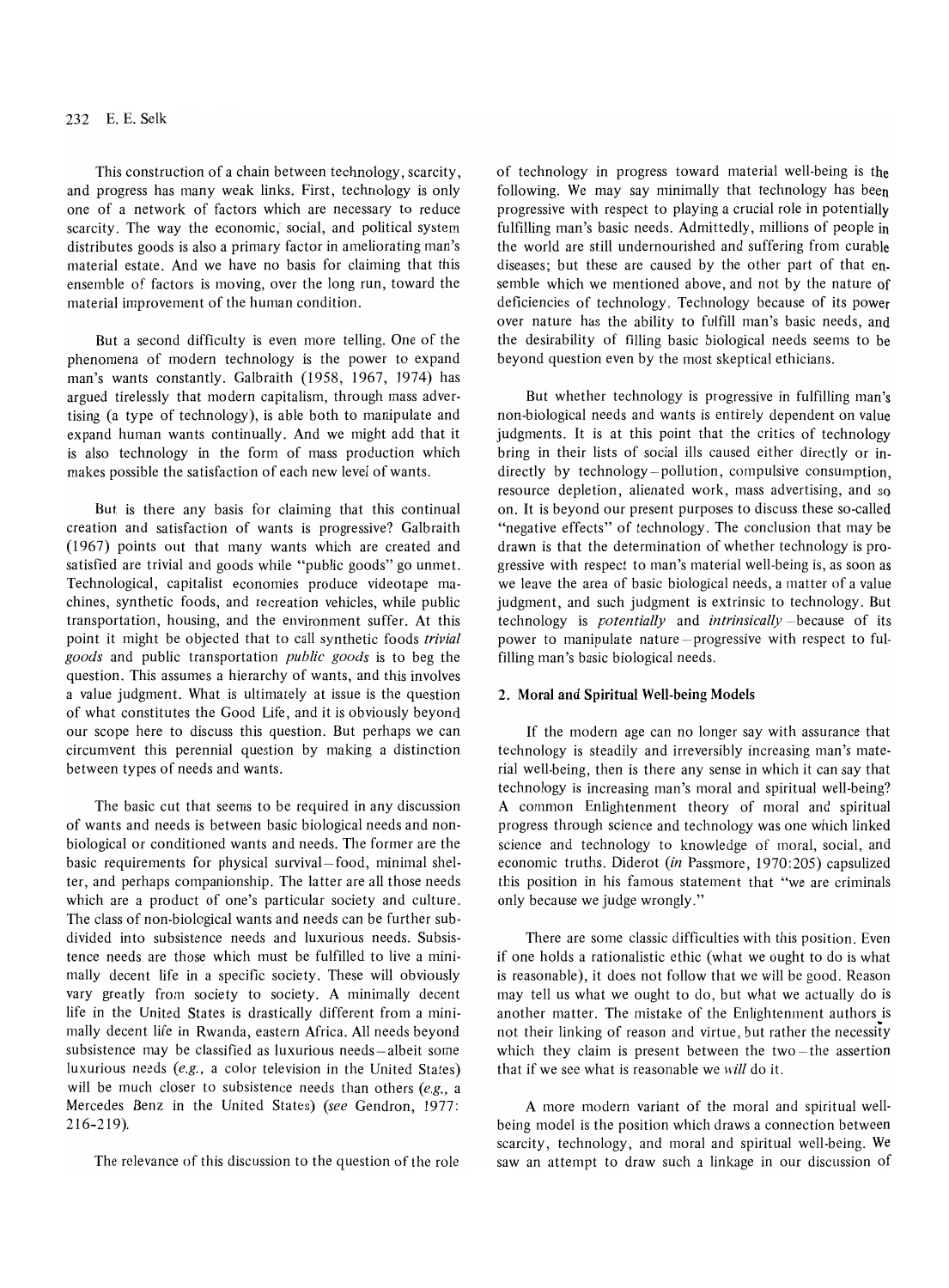the material well-being model. A similar argument is frequently applied to moral and spiritual well-being. Bellamy *(in*  Elliott, 1966) may be taken as one source of this position. In addition to the already-mentioned argument that technology would bring about a material cornucopia, Bellamy also argued that technology's ability to overcome scarcity will bring with it the promise of a just society. Julian West, the main character in Bellamy's *Looking Backward* states regarding the new order:

The nation is rich and does not wish the people to deprive themselves of any good thing. In your day, men were bound to lay up goods and money against coming failure of the means of support and for their children. This necessity made parsimony a virtue. But now it would have no such laudable object, and, having lost its utility, it has ceased to be regarded as a virtue. No man any more has any care for the morrow, either for himself or his children, for the nation guarantees the nature, education, and comfortable maintenance of every citizen from the cradle to the grave *(in* Elliott, 1966: 54-5 5).

In the new order, technology has overcome scarcity, which heretofore was the principal motive for storing up riches. Thus, the new abundance has, for the first time in history, made possible "the equal wealth and equal opportunities of culture which all persons now enjoy ... " *(in* Elliott, 1966:95).

In fact, Bellamy in a burst of enthusiasm, even expanded this argument to include other virtues.

In your day [West argues, speaking about the old order] fully nineteen twentieths of the crime, using the word broadly to include all sorts of misdemeanors, resulted from the inequality in the possessions of individuals; want tempted the poor, lust of greater gains, or the desire to preserve former gains, tempted the well-to-do. Directly or indirectly, the desire for money, which then meant every good thing, was the motive of all this crime, the taproot of a vast poison growth ... *(in* Elliott, 1966: 122).

But the new order "cut this root" by "abolishing want" and "checking the accumulation of riches" *(in* Elliott, 1966: 122). And, of course, the abolishing of want was accomplished by technology. In brief, the abolition of want through technology was largely, although not entirely, responsible for abolishing most crime and bringing about a just social order.

In addition to ushering in a virtuous society, Bellamy argued. that technology can help man develop his "higher" faculties-what we might call man's spiritual well-being. Because of the technological, social machine (described in the preceding section), members of the new order may retire at forty-five so that they "can fully devote [themselves] to the higher exercise of [their] faculties, the intellectual and spiritual enjoyments and pursuits which alone mean life" *(in*  Elliott, 1966:118).

There are several standard objections to this position, but we need note only two. First, only a few seem to be capable of the enjoyment of "higher" pleasures. In fact, many persons, perhaps even the majority, have no interest in pursuing the cultivation of scholarly and artistic pursuits. Should such persons simply be dismissed as less fully developed persons than the few who do enjoy the higher pleasures? Secondly, the experience of Western societies in recent decades points to the *naivete* of Bellamy's claim that scarcity is the source of most social ills. Western Europe, Japan, the United States, and Canada have achieved a level of abundance which is almost utopian and yet social ills remain and seem even to worsen.

Whether we agree or disagree with the arguments of Diderot and Bellamy, the main point that I would like to draw from the survey of these two theories of moral and spiritual progress through technology is that the theories depend upon extrinsic goals. The production of material abundance, the creation of a just society, and the cultivation of man's higher faculties are all goals outside of the structure of technology. Thus, whether technological change is interpreted as progress in the direction of the moral and spiritual betterment of mankind is a matter of the values chosen by an individual or ascribed to by a society.

# **CONCLUSION**

In closing, I wish to examine briefly the implication of this study of the idea of technological progress on the meansuse model of technology. This model states that technology is a neutral means; whether it is used for good or evil purposes is not a matter of the nature of technology itself, but rather of how man uses it. This model is immensely popular. Schumacher (1973: 156) assumed it when he called for a change in the direction of technology: "[We] are deeply convinced that technological development has taken a wrong turn and needs to be redirected." Similarly, Pacey (1974:309) stated that "the problem [with technology] ... is to define new directions for technical progress in which there is a promise for the future-to decide on objectives for scientific and technological development which carry more conviction than many existing ones." The continuing popularity of this means-use model is indicated by two recent studies of the history of technology. Cardwell (1972:223) stated that

It is not technology that threatens our society and its values. For technology is itself a distinctive and dependent offspring of the philosophy, cosmology, and religion of that society. Technology is a highly refined instrument, although like all instruments it may be mis-applied.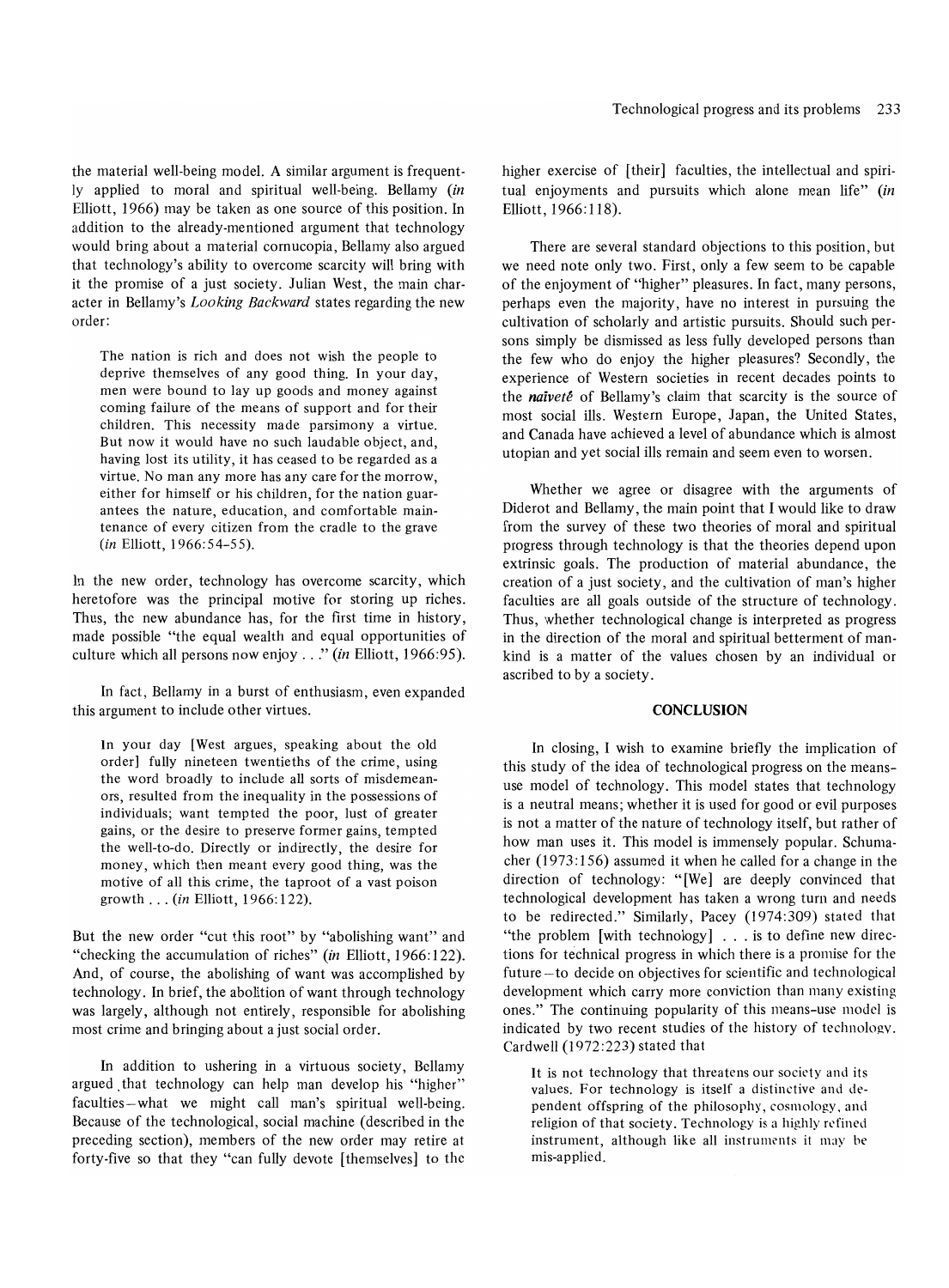And Pacey (I974:309) argued that "the crucial point is that the direction of progress [Pacey is referring primarily to technological progress] is always a matter of choice."

The means-use model has an unsettlingly facile and simplistic ring to it. Is the movement of technology simply a matter of man's choice? Is technology always a means or only sometimes? Does technology contain a direction which is, at least to some degree, outside of the control of man? If it does, then the means-use model, at least in its pure form, is invalid. Finally, we may ask a further question: If technology does contain an internal direction, then is this direction progressive  $-i.e.,$  is it moving toward betterment?

We saw that for the most part our answer to both the question concerning intrinsic direction and the question of whether this direction is progressive was negative. Since there is no intrinsic direction to technology, the cumulative model cannot be applied to technology. The problem-solving model of technology seems to be valid for the immediate, shortterm solution of a problem, but it cannot be applied to the long-run movement of technology. The material well-being model does seem to work for the potential fulfillment of man's basic biological needs, but it fails once we move beyond these needs. Finally, there is nothing in the nature of technology which moves technology inexorably toward man's moral and spiritual improvement.

Our analysis of technological progress suggests, then, that the means-use model of technology is essentially valid. There does not appear to be any internal direction to technology, much less any internal direction which is progressive—except for the minimal senses of short-term moving toward the solution of a problem and the promise of fulfilling man's basic biological needs.

But we have examined the means-use model only from the viewpoint of logical analysis of models of technological progress. There are, of course, other perspectives from which the means-use model can be viewed. Perhaps one of the most important is with respect to the degree that technology plays a role in human life. Let us briefly examine where this approach might lead.

A strong case can be made, I believe, for the thesis that in earlier times the means-use model was an accurate description of man's relation to technology, but that this model is becoming increasingly inaccurate, especially with the advent of large-scale technological systems. Collingwood (1945 :8) has noted that machines did not playa central role in the lives of the Greeks and Romans:

The Greeks and Romans were not machine users except to a very small extent; their catapults and water-clocks were not a prominent enough feature of their lives to affect the way in which they conceived the relation between themselves and the world.

But with the Renaissance, technology began to play a greater role in man's life (Collingwood, 1945:9):

The Renaissance view of nature . . . (is partly) . . . based on the human experience of designing and constructing machines .... By the sixteenth century . .. the printing press and the windmill, the pump and the pulley, the clock ... were established features of daily life. Everyone understood the nature of a machine...

Finally, Winner (1977) argued that the contemporary world has witnessed another quantum jump in the development of technology - the jump to large-scale technological systems. Such systems are "networks of highly advanced development --systems characterized by a large size, concentration, extension, and the complex interconnection of a great number of artificial and human parts" (Winner, 1977:238). These systems, in contrast to earlier technologies, "do not respond positively to human guidance" (Winner, 1977:227). "Beyond a certain level of technological development, the rule of freelyarticulated, strongly-asserted purposes is a luxury that can no longer be permitted" (Winner, 1977:238). Winner formulated a new phrase to describe the dynamics of large-scale technological systems – "reverse adaption," and he described (Winner, 1977 :227) this phenomenon as follows:

The goals, purposes, needs, and decisions that are supposed to determine what technologies do are in important instances no longer the true source of their direction. Technical systems become severed from the ends originally set for them, and, in effect, reprogram themselves and their environment to suit the special conditions of their own operation. The artificial slave gradually subverts the rule of the master.

Winner offered this theory as an alternative to the theory espoused by Mills (1956) and Galbraith (1967), among others, that technical elites are the real rulers in a technological society. Winner argued, by contrast, that large-scale technological systems take on a life of their own, and that human ends are forced to conform to these ends. He offered numerous illustrations of this phenomenon, and I shall cite only a few. First, in large, technically-oriented societies, people "come to accept the *norms* and *standards* of technical processes as central to their lives as a whole" (Winner, 1977 :229, italics mine). Efficiency, for example, is no longer applied only to the office or assembly line, but to pleasure, leisure, learning, and reading (witness the popularity of speed-reading courses). Another illustration of the autonomy of large-scale technical systems is the tendency for these systems to develop new missions after the original mission for which the system was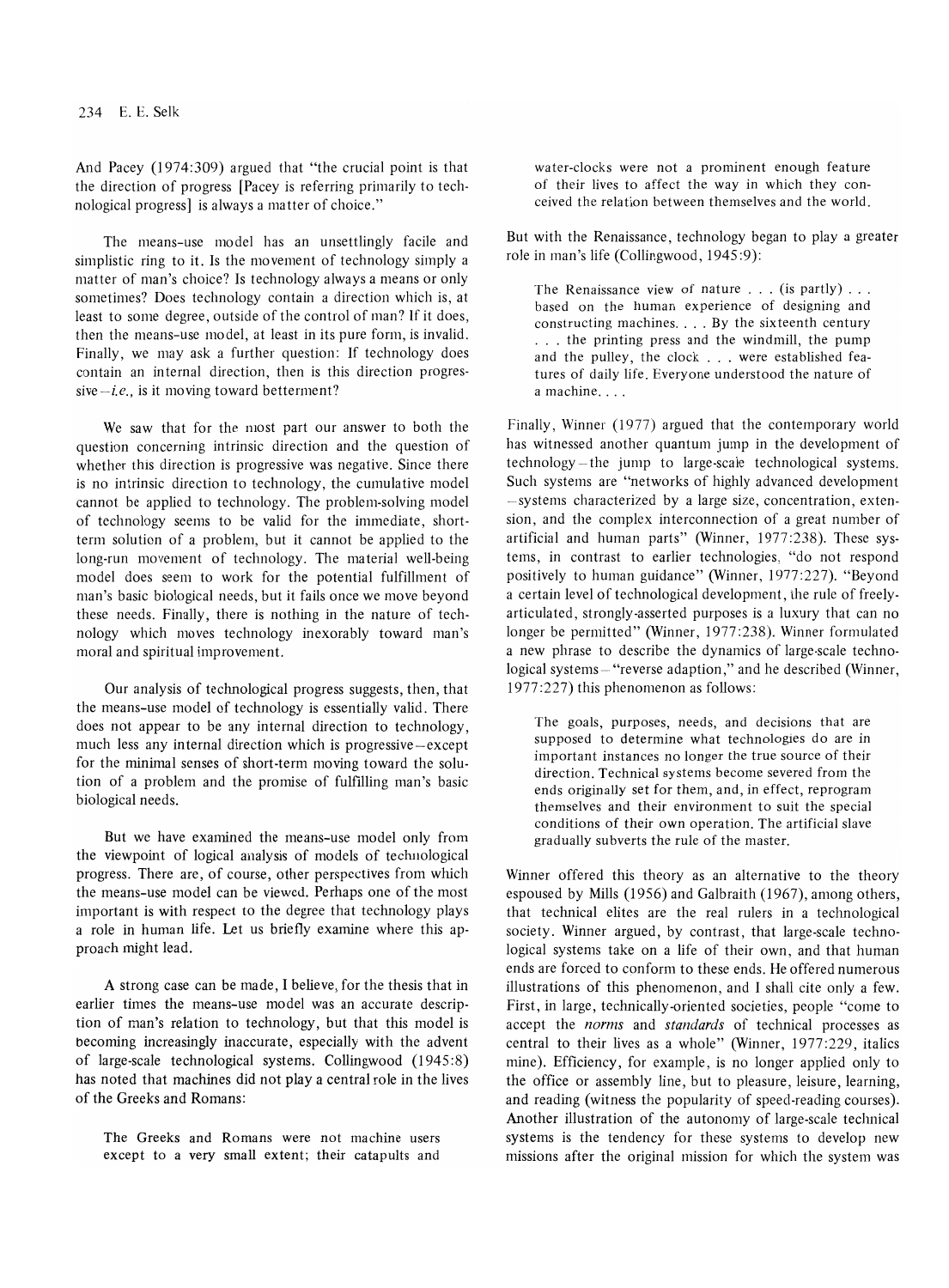developed has been fulfilled. The technological tool is not retired. Rather, the system may "take direct action to extend its control over the ends themselves" (Winner, 1977:241). For example, NASA has flown men to the moon. What shall it do now? The agency has proposed many new projects: the space shuttle; exploration of Mars, Venus, and Jupiter; and asteriod space-colonies. The argument frequently used to support the continuation of NASA is that such a magnificent aerospace team should not be dismantled.

In sum, the line of argument here is that technologies in earlier times were responsive to man's control. But with the introduction of large-scale technologies, this is no longer the case. Winner argued further that originally all technologies are purposive, even large-scale technological systems. Large-scale systems come into existence as a result of conscious decisions by men. But the control of these systems by man tends to decrease as the systems grow and as they become a more integral part of human life.

This position is consistent with the general conclusion which we drew from our logical analysis of models of technological progress. We argued that technology does not contain any inherent direction; the direction of technology, and by that fact also its progressiveness, are contingent on man's choices. This offers at least some grounds for being optimistic about the future direction of technology.

# **REFERENCES**

- Bohm, D. 1957. *Causality and chance in modern physics.*  Philadelphia, Pennsylvania, University of Pennsylvania Press: 170p.
- Cardwell, D. S. L. 1972. *Turning points in western technology: a study of technology, science and history.* New York, Science History Publications, a Division of Neale Watson Academic Publications: 244p.
- Collingwood, R. G. 1945. *The idea of nature.* London, Oxford University Press: 183p.
- Elliott, R. C. (ed.). 1966. *Looking backward 2000-1887 by Edward Bellamy.* Boston, Massachusetts, Houghton Mifflin: 203p.
- Galbraith, J. K. 1958. *The affluent society.* London, Hamish Hamilton: 368p.
- . 1967. *The new industrial state.* New York, New American Library: 427p.
- \_\_ . 1974. *Economics and the public purpose.* New York, New American Library: 334p.
- Gendron, B. 1977. *Technology and the human condition.*  New York, St. Martin's Press: 263p.
- Hanson, N. R. 1958. *Patterns of discovery.* London, Cambridge University Press: 241p.
- Hartshorne, c., and P. Weiss (eds.). 1934. *Collected papers of Charles Sanders Peirce. V. Pragmatism and pragmaticism.* Cambridge, Massachusetts, Harvard University Press: 455p.
- , and ~~ (eds.). 1935. *Collected papers of Charles Sanders Peirce. VI. Scientific metaphysics.* Cambridge, Massachusetts, Harvard University Press: 462p.
- Jonas, H. 1974. *Philosophical essays: from ancient creed to technological man.* Englewood Cliffs, New Jersey, Prentice-Hall: 349p.
- . 1976. Freedom of scientific inquiry and the public in terest. *The Hastings Center Report,* 6: 15-17.
- Kuhn, T. 1970. *The structure of scientific revolutions.* (Enlarged ed.). Chicago, University of Chicago Press: 210p.
- Laudan, L. 1977. *Progress and its problems: towards a theory of scientific growth.* Berkeley, California, University of California Press: 257p.
- Mills, C. W. 1956. *The power elite.* New York, Oxford University Press: 423p.
- Pacey, A. 1974. *The maze of ingenuity: ideas and idealism in the development of technology.* Cambridge, Massachusetts, The Massachusetts Institute of Technology Press: 350p.
- Passmore, J. 1970. *The perfectibility of man.* New York, Charles Scribner's Sons: 396p.
- Quay, P. 1974. Progress as a demarcation criterion for the sciences. *Philosophy of Science,* 41: 154-1 70.
- Schumacher, E. F. 1973. *Small is beautiful: economics as if people mattered.* New York, Harper and Row: 288p.
- Sherer, F. M. 1965. Invention and innovation in the Watt-Boulton steam-engine venture. *Technology and Culture,*  6:165-187.
- Toulmin, S. 1953. *The philosophy of science: an introduction .*  London, Hutchinson: 176p.
- Usher, A. R. 1962. *A history of mechanical inventions.* Cambridge, Massachusetts, Harvard University Press: 450p.